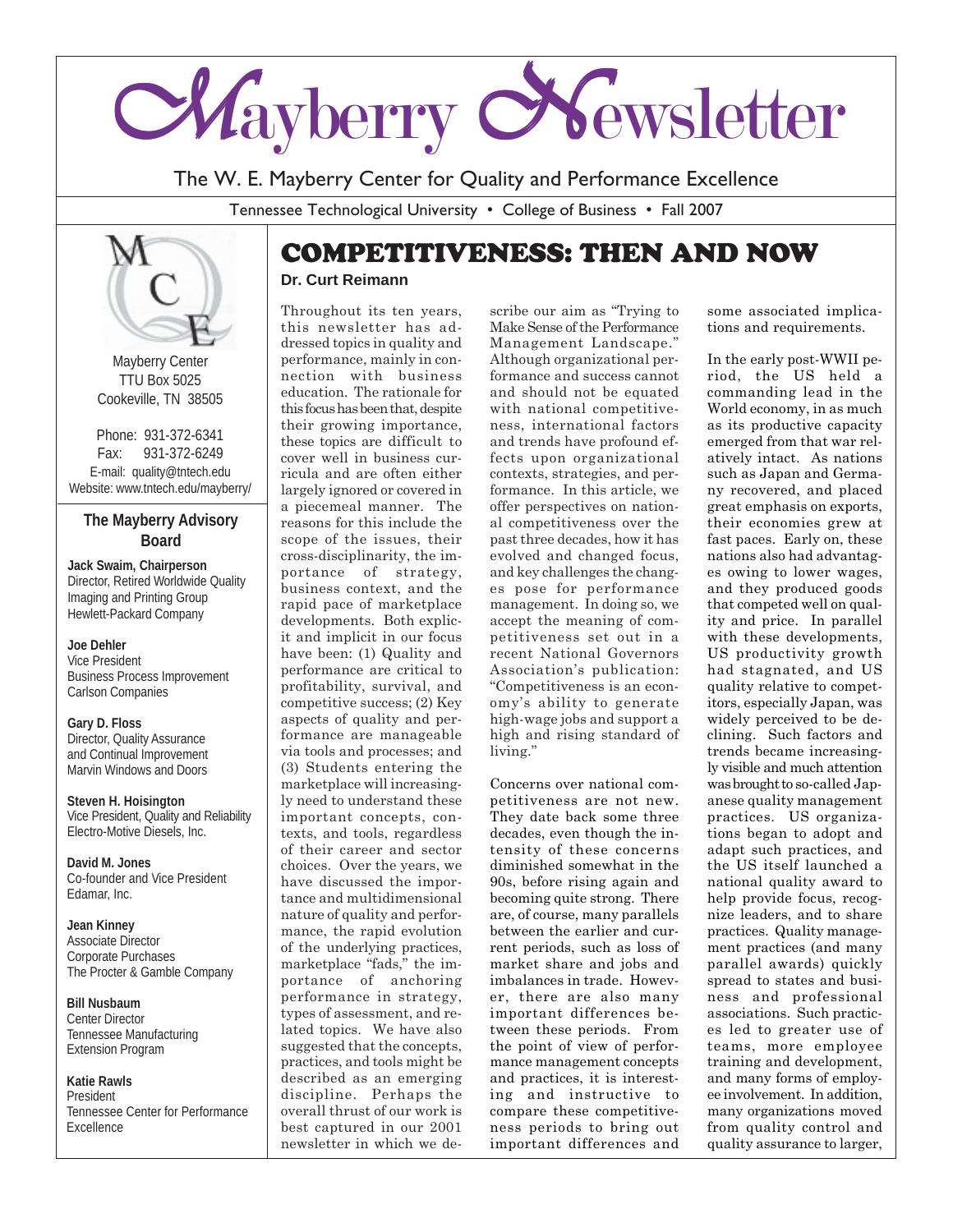#### PAGE 2

systems approaches with greater emphasis on problem and defect prevention via process design and management, supplier quality, and related areas. Many new and modified tools came into use as did wide use of performance measures, often called "metrics." Such developments contributed to narrowing the gaps in competitive performance, even though trade imbalances continued to increase. It should be noted, however, that although competitiveness concerns subsided somewhat in the 90s, throughout the entire three decades, many analysts called attention to the US' need to step up pursuit of technological leadership and a strong manufacturing base.

Early in the 21st century, concerns over national competitiveness once again began to intensify. Although trade imbalances and loss of jobs, especially in manufacturing, were visible symbols of the concern, relative quality and productivity growth were not widely perceived to be major factors. Indeed, the US enjoyed robust productivity growth before and during the emergence of the "new" competitiveness era. Nor was competition with Japan and Germany the main focus of the new concern. The new challenges were arising from potentially larger economies, mainly China and India. The rapid growth of these economies, their vast human resources, growing emphasis on education, coupled with lower-wage levels projected into the future, create significant new competitiveness challenges. In addition to low-cost sourcing of products and components, "offshoring" made possible by modern information technology, threatened loss of many service jobs as well. Although many US firms seek to compete by driving down costs in their US operations, in many cases the cost gaps are simply too large to close via improved efficiency. Also, China and India are themselves adopting modern performance practices, building the capabilities needed to maintain productivity growth in support of their lower-cost advantages. These constant cost pressures on US operations keep margins very low in price sensitive ("commodity") markets and squeeze profits below levels needed for survival. As a result, many US business leaders take advantage of low-cost sourcing and high market potential of rapidly growing economies. There is now a growing consensus that for the US to compete successfully in world

markets which have a strong presence of low-wage, high-growth nations requires strategies and operations that are buffered against cost/price pressures. Hence the focus of the current competitiveness concerns emphasizes making the US an innovation-driven economy.

#### **INNOVATION**

From the point of view of promoting student understanding of innovation in relation to performance management, it is critical to work toward clearer meaning of these concepts, both of which are beset by terminology problems and experiential interpretations. Performance management refers to the use of systems, organizations, processes, tools, and initiatives to improve performance—most often, quality, productivity, response time, and customer satisfaction. The word, innovation, in common use, tends to have two different but interrelated meanings:

(1) New products and/or processes usually derived from science and engineering and often representing a new technology or a "breakthrough"; and

(2) Improvements and/or changes in products, processes, organizations, work practices, and/or business models.

Note that (2), being a broad meaning, actually subsumes (1), which is, perhaps, a dramatic and rare example of (2). Economists tend to use the broad meaning of innovation because it captures the variety of factors and business changes that contribute to productivity growth, which drives increasing standard of living. To some extent this confusion over meaning can aid understanding as it often reflects different communities and usually provokes debate, which in turn clarifies full meaning. The dual meaning mentioned above often reveals or creates cultural tensions, as well. Of particular importance to students is that meaning (1) seems to emphasize "newness," invention, and creativity—often difficult to reconcile with management, discipline, and defined processes, which are more readily seen in relation to meaning (2). An accepted definition of innovation, such as (2), above, is needed, but is not likely to resolve the problems associated with the dual meanings which are likely to persist in practice, because they are deeply engrained in business literature and communities of practice.

In addition to the management and process dichotomies mentioned above, it should also be noted that meaning (2) is often viewed as pursuit of greater "efficiency," while meaning (1) suggests pursuit of new "value" or "top-line growth." Although this distinction also provides further clarification based on the purpose of innovation, both (1) and (2), above, imply growth as a purpose. However, meaning (2) includes a wide range of efficiency mechanisms as well.

The competitiveness challenges facing US organizations require that the performance management disciplines more explicitly and clearly accommodate the larger aims of innovation and efficiency, in parallel, as both contribute to productivity growth, and to sustaining profitability. This requires greater "openness" in process meaning, design and management. Perhaps the best route to this end is strategy-based expressed via overall organizational goals, requirements, and metrics. Accordingly, individual processes or subprocesses within a larger system would need to be designed around requirements—ones which more clearly define the specific performance aims of the organization. For example, compliance-oriented processes need clear procedural definition—even rigidity, in some cases. Processes supporting creativity and change objectives require much less structure.

Despite cultural, organizational, and community barriers, aspects of the needed integration of performance management and innovation are underway. The acceptance and uses of process management have grown steadily over three decades. Processes involving learning from customers, competitors, and through benchmarking are greatly enriching process management and fostering process openness. In addition, more and more organizations are turning to knowledge management and "open-source" learning for improvement and innovation. A particular source of learning and technology— basic science and technology developed in federal and university laboratories—is now receiving renewed attention, with increasing focus on network processes to improve the connections between laboratories and firms. An important part of this attention is on improved channels and processes for bridging between developers and potential users of scientific and technological knowledge.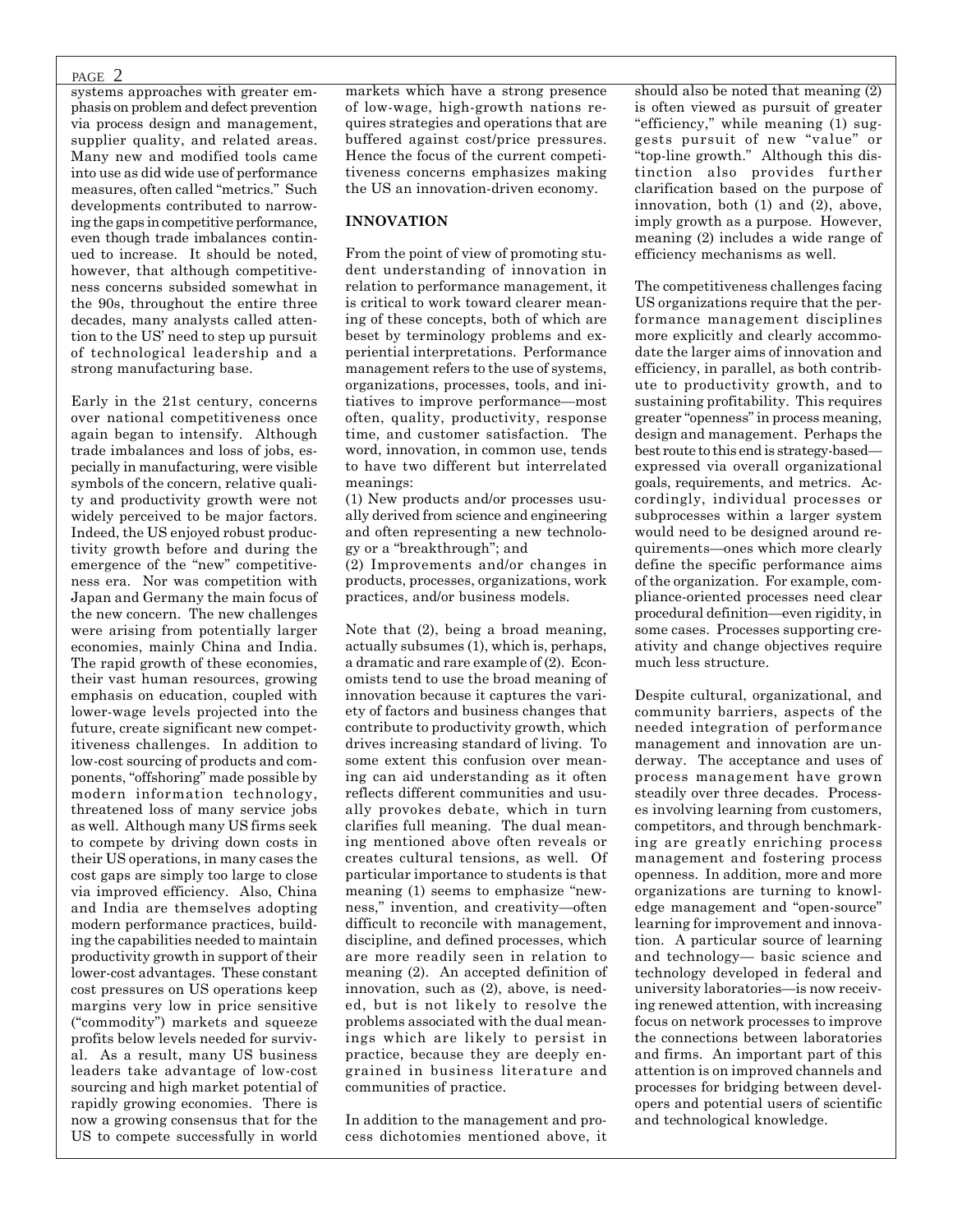## Performance Management In The Age Of Innovation

The 2007 Mayberry Advisory Board discussion addressed key characteristics of the changing performance management scene as major shifts toward innovation take place. Particular emphasis was placed on what students and faculty need to know about these characteristics and changes. The topic was introduced with a statement and two specific questions. The statement was:

*Quality criteria and tools extended easily to overall performance dimensions, such as productivity and cost and cycle time reduction. To a great extent, quality systems and criteria have been about "problem solving." Although such approaches fit within broad definitions of innovation, common use of the word "innovation" often tends to emphasize "newness", including related growth, "breakthrough" products, and technologies. Currently, there is coexistence and overlap between performance initiatives and innovation, but there is also significant confusion and much disagreement and, hence, lack of more extensive exploitation of the possibilities from better integration.*

The two specific questions were:

(a) How should we define and describe performance management for students and faculty so that they get a holistic view of how performance management relates to innovation?

(b) What are key challenges we face as we seek to better understand the relationships between performance management and innovation? Board members shared their observations, experiences, and views on the above topics, gained over many years of working in a wide variety of diverse organizations.

The following is a summary of key points that emerged during the discussion:

(1) Innovation has a broad definition but multiple meanings in practice, some of which relate to specific aspects or kinds of innovation. Applications of existing and evolving quality tools have contributed significantly to organizational productivity and change and are now being applied to innovation. It is important and appropriate to emphasize that the overlap is not new: It has been underway for decades. Despite this overlap, it is still often difficult to define, describe, and manage the connections. To some extent, the recent national focus on innovation has fueled the confusion. Nevertheless, innovation should not be viewed as a passing "fad."

(2) The recent emphasis on innovation tends to be accompanied by a bias toward "breakthrough" innovation, an important but narrower meaning of a much broader concept.

(3) Innovation can be viewed along multiple dimensions. Organizations can improve their competitive position (i.e., part of performance management) by innovations in: (i) products and services such as Apple's i-phone; (ii) operating efficiency like Wal-Mart driving prices down through efficient processes; and (iii) customer intimacy, e.g., Nordstrom's department stores.

(4) Breakthrough innovation and incremental innovation should not be depicted as an either/or choice. They should, can, and often do, coexist. Board members cited examples from their own experiences to illustrate a longstanding coexistence.They also acknowledged that they encounter much confusion over these issues in their current day-to-day experiences.

(5) Many innovation requirements can be managed within processes. However, such processes need to be more "open-ended" and less structured than problem-solving processes.

(6) Use of metrics, brought into much wider use by modern process and performance management, will be critical to the further development of innovation processes. To date, metrics used in innovation have been "after-the-fact" or trailing indicators, such as percent of sales coming from new products. A key challenge here is to devise better leading indicators—ones needed to improve innovation process design and effectiveness.

(7) Organizational culture and human factor issues pose major challenges to managing innovation processes and to leveraging performance in support of successful innovation. Factors in the culture, such as incentives, clear organizational goals, metrics, and more open processes are judged to be critical to progress. It was also noted that accepting and learning from failure are more critical to build into innovation-oriented cultures than ones built around improvement.

(8) Working with lead users and demanding customers can result in new and better understanding of emerging needs and opportunities, leading to generation of new product ideas. It should be understood that although such approaches run parallel to customer problem solving, there are also important differences in customer-relationship processes and practices needed to exploit innovation.

(9) Even if there are shared understandings of the meaning of innovation, assessing organizations for innovation will be more difficult than assessing for performance, because of the culture and mixed-culture dimensions involved. Better understanding of organizational needs and strategies will be important to such assessment.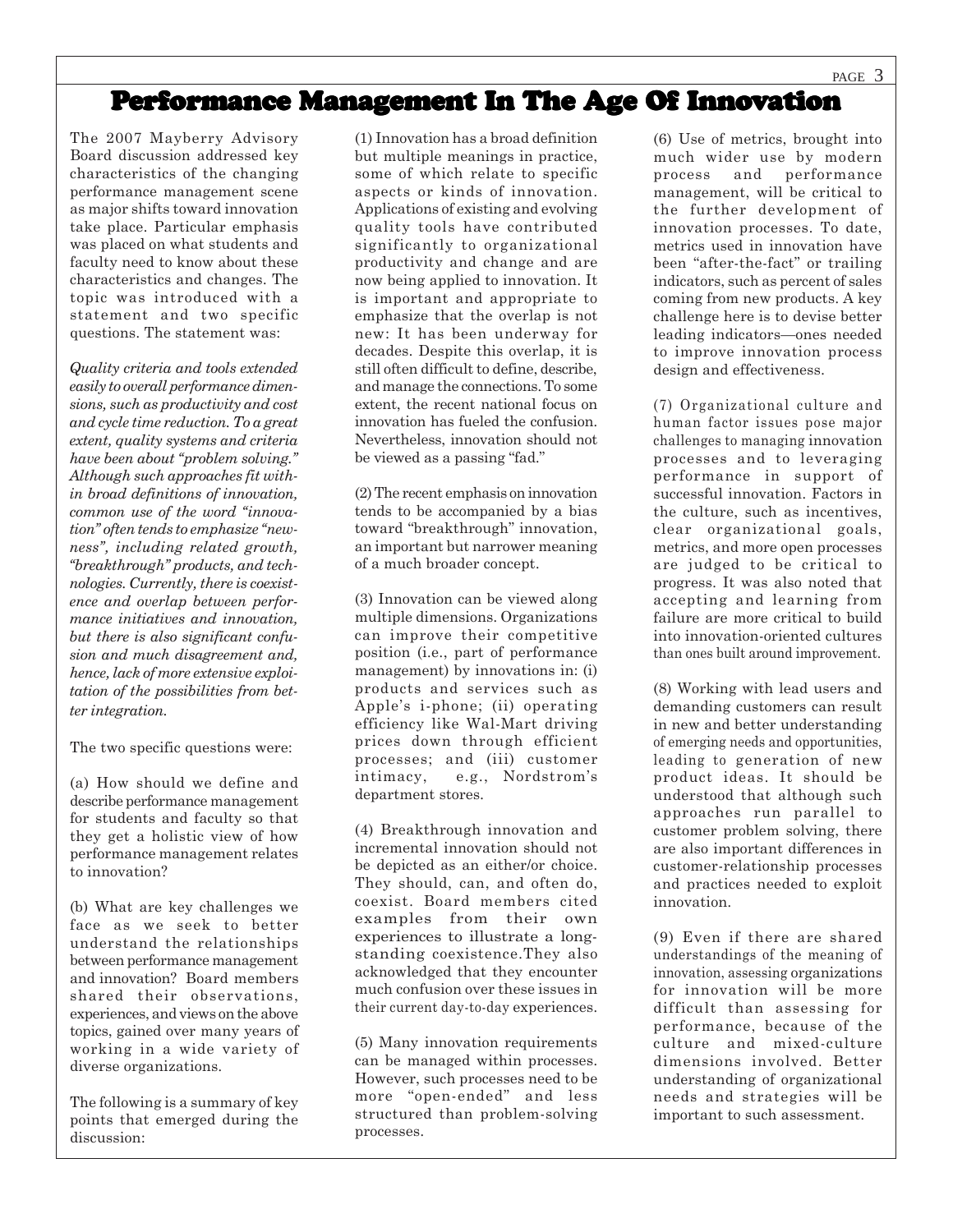## Process Management – New Frontiers, New Challenges

#### **Dr. R. Nat Natarajan**

Processes are the methods and the modes by which an organization deploys and implements its strategies. In recent years, process management has become one of the important tools for performance improvement. It provides a powerful and systematic framework for planning and organizing improvements. It has transformed the way work is viewed and conducted in organizations. Six Sigma, a widely used methodology for improving processes helps in making them better, cheaper and faster. A recent trend is to extend the domain of process management to innovation and research and development (R&D). This article will spotlight some of the issues that arise as process management is applied to these new areas.

*Innovation — what is new?* Many U.S. companies attach strategic importance to innovation and consider it vital to their growth and staying competitive. But studies show that they are also disappointed in the return on their investment in innovation. They are looking for ways to better manage innovation which is considered as chaotic and messy. By understanding the factors that affect the outcomes, innovation can be managed as a process and outcomes made more predictable. In fact, large industrial enterprises over the last 100 years or so have been trying to make innovation a more routine process. But the issue has gained saliency and urgency because the  $i$  word  $-i$  for innovation  $$ has now become the new mantra of U.S. businesses and economic policy makers. The recent spate of books and articles published on this topic attests to the increasing popularity of the *i* word in corporate boardrooms. Given the significance of innovation and the size of the investments, companies do not want to leave the outcomes to chance. Can process management really help in achieving this goal? The answer lies in understanding the key characteristics of innovation.

The term innovation has been interpreted in many ways. Multiple meanings attached to the term often leave the lay person confused and the experts talking past each other. Some clarifications are in order. First, not all innovation is about creating totally new products/services and processes. In fact, these breakthrough type innovations tend to be quite rare and are inherently unpredictable. Second, breakthrough innovation is not always about creating new products or processes in a technical sense. It is also about coming up with entirely new ways of doing business, i.e., business-model innovations. Sometimes entrepreneurs are able to successfully exploit new technologies like the internet to create new business-models, e.g., Amazon and eBay. A characteristic of any innovative activity is the high degree of uncertainty in the outcomes. One way to cope with this uncertainty is to allow for failures but quickly learn from them. Therefore, "failing fast" and "failing smart" have to become part of the innovation process.

Large bureaucratic companies are not the crucibles in which breakthrough innovations bubble up. This is a reason why they often end up buying innovations by acquiring start-up companies instead of growing the innovations in-house. But that has not prevented some large companies like Apple, 3M, Procter and Gamble, Hewlett-Packard, and Google to make this type of innovation a centerpiece of their business strategy and create a culture to nurture it. An aspect of this culture is encouraging intrapreneurship i.e., trying to mimic what entrepreneurs do. But this cannot be totally freewheeling without any controls. The thorny issue here is how to harness and channel the creativity of people without stifling it with a rigid structure of budgeting, planning, and reviewing. Metrics such as the number of patents filed and spending on R&D may not adequately measure innovative activity. The idea generation phase at the front end will be the most fuzzy and idiosyncratic part of the process. Here the

use of Six Sigma-like approaches run the risk of becoming a straitjacket. But the phases that follow, where the ideas have to be commercialized by marrying them to the needs of the customer and brought to the market, can benefit from the discipline of process management. While generating new ideas is important in order for the investment in creative people to pay dividends, it is equally important to mobilize and exploit the ideas that already exist. These ideas were thought to reside in R&D departments of companies but now users, employees, and business partners are seen as the main sources of innovative ideas. Once these ideas have been identified and filtered out, process management can be useful in commercializing them.

To put things in perspective, breakthrough innovations, like home runs, are rare. What goes on in the name of innovation in most companies is actually the less spectacular incremental improvement which builds on existing products and processes in a cumulative fashion. Even companies like Apple create new products, e.g., iPhone, learning from past failures and successes. While investing in and betting on breakthrough innovations may not be for every company, engaging in incremental but continuous "innovation in the small," is a must for all companies. Process management can be quite effective in incremental type of innovations. Scholars who study innovation point out that incremental innovation calls for a culture, mindset, organization structure, motivation and reward systems quite different from the ones that are conducive to breakthrough innovations. In some companies e.g., Nokia , these cultures coexist. For instance, Toyota has pioneered the process management for continuous incremental improvements both in manufacturing and design. It has also had success with breakthrough innovations, thus demonstrating that an organization can develop and sustain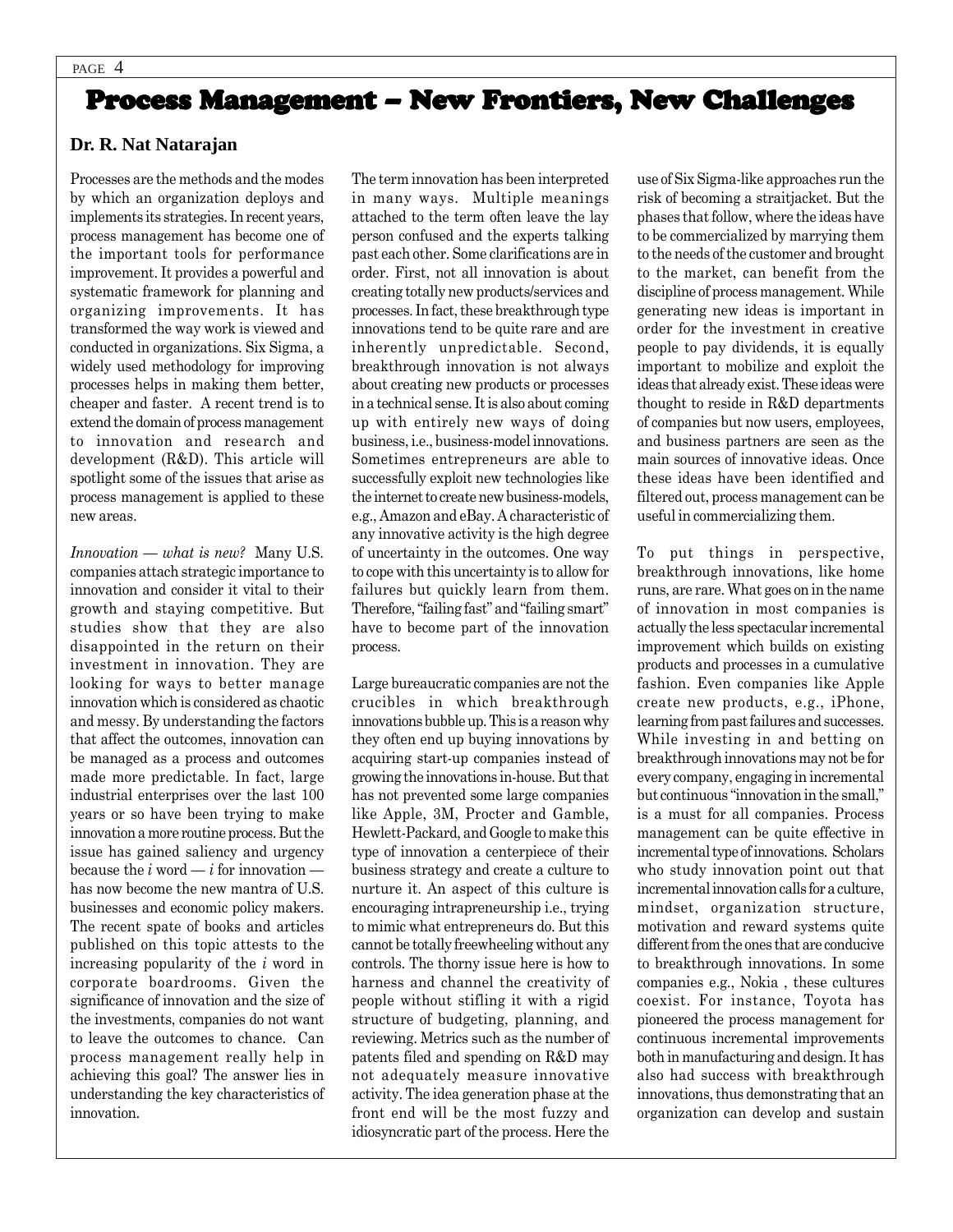capabilities and cultures for both types of innovation.

*From the madness of the crowds to the wisdom of the crowds.* In the context of innovation, an observed trend is for organizations to look outside for innovation ideas. For example, Procter and Gamble gets more than 30% of its ideas for new products and services through R&D in which outsiders participate. Firms are entering into cooperative research and development agreements (CRADAs) with national labs and universities. An advantage of this external collaboration is that innovation takes place not inside a hierarchy but in a network. Such collaboration is enabled by online marketplaces for ideas (called *ideogoras*) such as InnovationXchange Network and InnoCentive - to name a few, which match problems with problem solvers who are rewarded with cash for the accepted solutions. As an example of the power of network innovation, consider Colgate-Palmolive, which was looking for a more efficient method for filling the tube with toothpaste. When its R&D staff could not solve the problem, it was posted on the website of InnoCentive, and soon a simple solution was proposed. The innovator earned \$25,000 by applying a basic principle of high school physics. It was to put a positive charge on the fluoride powder in the paste and ground the tube while it was filled! With

network innovation, a company is able to leverage the ideas of thousands of scientists with diverse backgrounds who are not on its payroll as full-time employees. The chances of finding good ideas is increased by casting the net far and wide. And thanks to the Internet, reaching so many people has never been easier. But, for this collaboration to work, organizations will have to learn to leverage effectively and efficiently the "wisdom of the crowds." That is, they need process management.

*From open-source to open-business.* The first instances of such mass collaboration were not initiated by for-profit businesses. They originated in the open-source approach by which the operating system *Linux* was improved and the online encyclopedia *Wikipedia* was created. Clearly, there are lessons and insights from these communitarian open-source efforts that can be applied to process management of distributed innovation. The following are some of those lessons:

1. The need to assure quality is evident when anyone can access the project and make a contribution. This was a challenge for *Wikipedia* because of the tendency of some contributors to abuse the open access, vandalize some entries and introduce personal bias and inaccuracies. The initial policy of "there are no rules" — to encourage participation by the crowd — soon led to chaos and had to be abandoned. Rules for

changing and editing the entries had to be introduced. Self-policing by vigilant contributors can catch and eliminate the errors and the biases, but its limits are soon reached as the scale and complexity of project increases. This means the controls are needed for monitoring the process. 2. Accountability has to be built into the process of peer production. The flexibility and speed which are the strengths of the decentralized process have to be balanced against the need for accountability and process ownership that typically are ensured within a hierarchy. 3. In order to reduce the chaos that can ensue from mass participation, mechanisms for screening, filtering, and aggregating information have to be built into the process. 4. Assigning ownership of intellectual property is a tricky issue when the project is a collective endeavor. This has become the subject of lawsuits e.g., some users of *Linux* have been sued for copyright violations. 5. The motivations of the participants in the various nodes of the network are going to be different. Their nature has to be understood and they have to be aligned through proper incentives. This can be very challenging because outsiders may not respond to the traditional organizational "carrots and sticks."



*Board Discussion*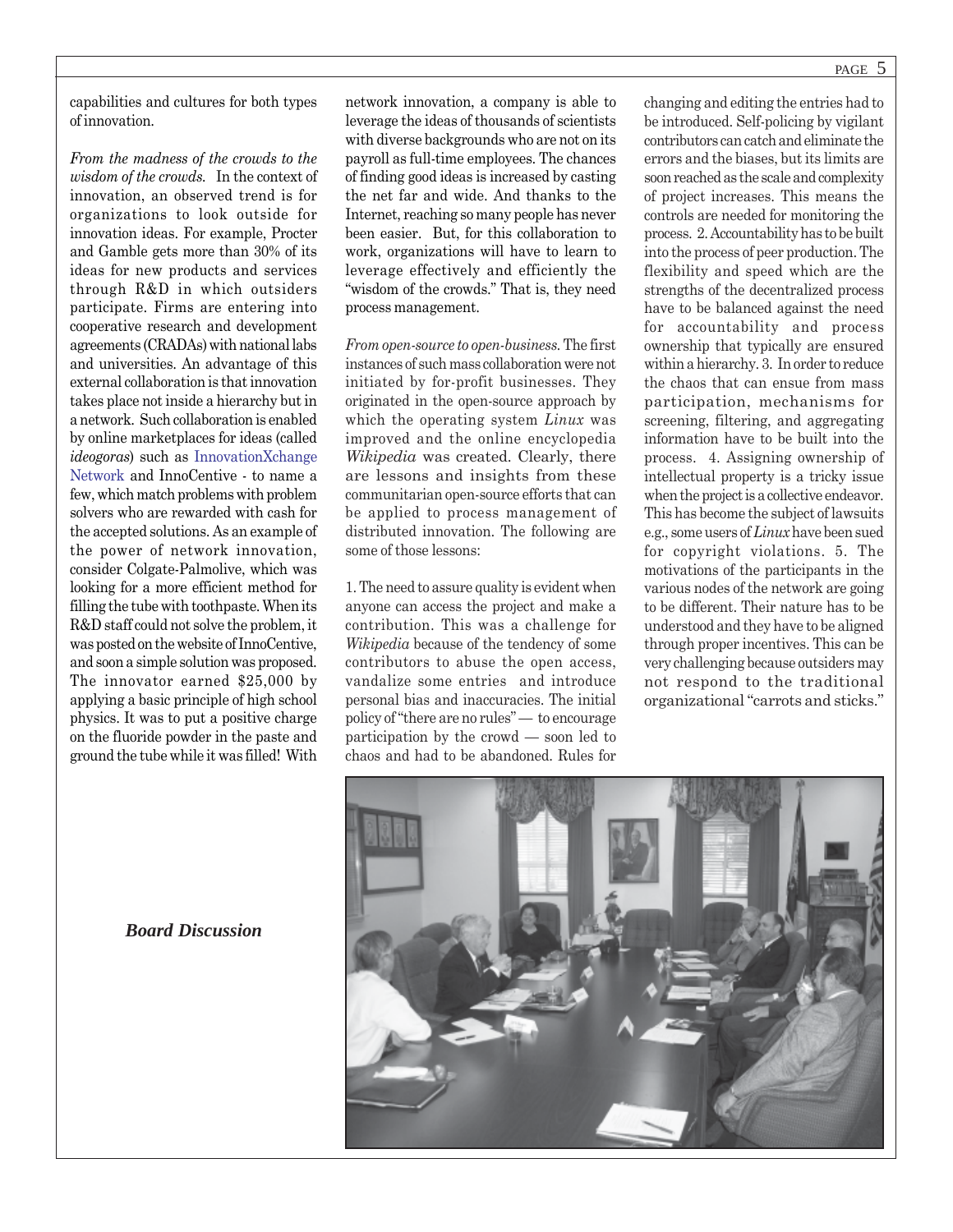## Activities and Accomplishments 2006-2007

The Mayberry Center's purpose is to increase awareness and enhance development of performance excellence related practices in business and education on a local, state, and national level. This is achieved by conducting and disseminating research, implementing projects and activities, conducting workshops for practitioners, and instructing students in undergraduate and graduate classes. The Mayberry team, consisting of Chairholder **Curt W. Reimann**, President **Robert Bell,** Dean **Bob Niebuhr**, Mayberry Professor of Management **R. Nat Natarajan**, and Mayberry Graduate Assistant **Ryan Lisa** have contributed to this mission during the past year. Activities carried out include:

- Dr. Reimann serves on the Technical Committee for the Juran Center for Leadership in Quality, Carlson School of Management, University of Minnesota.
- Dr. Reimann serves on the Veterans' Advisory Board on Dose Reconstruction by the Defense Threat Reduction Agency, U.S. Dept. of Defense.
- Dr. Reimann serves on the board of Goodwill Industries.
- Dr. Reimann and Dr. Nat Natarajan serve on the advisory board of the TTU School of Interdisciplinary Studies and Extended Education (ISEE).
- Dr. Nat Natarajan, presented the paper, "Quality and Performance Management in the Construction Industry: Do They Stand Up?" at the annual meeting of the

Decision Sciences Institute in San Antonio, TX, in November 2006. The paper, co-authored with Brad Leimer, was published in the conference proceedings.

- Dr. Nat Natarajan's paper "Transferring Best Practices to Healthcare: Opportunities and Challenges" was published in *The TQM Magazine.*
- In January 2007, Dr. Nat Natarajan visited several colleges in India for the purpose of recruiting students for the TTU MBA program.
- In July-August 2007, Dr. Nat Natarajan was a visiting faculty at SP Jain Center for Management in Dubai, UAE and Institute of Finance and International Management, in Bangalore, India. He taught courses on quality and supply chain management.
- Dr. Nat Natarajan serves on the advisory board of National Center for Quality Management (NCQM), Mumbai, India.
- Dr. Nat Natarajan serves on the editorial board of the *Journal of Quality Management.*
- Ryan Lisa, Mayberry Graduate Assistant, serves on the 2007 Board of Examiners of the Tennessee Center for Performance Excellence (TNCPE). In April 2007, he attended the Quest for Excellence conference in Washington, D.C.

#### **Mayberry Advisory Board**

The Mayberry Advisory Board met on October 31, 2006 and November 6, 2007. Board members visited classes as guest speakers. They also participated in a panel discussion organized by the MBA students. Earlier they interacted with COB students during the reception and dinner.

#### **Personnel Changes**

#### *Welcome on Board – Katie Rawls*

• We welcome Ms. Katie Rawls to the Mayberry Advisory Board as its newest member. She is the President of Tennessee Center for Performance Excellence. See her article in this newsletter.

#### *Dean Niebuhr takes new position*

After a little over six years as dean here at TTU, Dr. Bob Niebuhr has accepted a similar position at the Florida Institute of Technology in Melbourne, FL. While at TTU, he helped to establish the distance MBA, the Plus One, and the "Student to Career" programs. This last spring, he led the college successfully through re-accreditation. We acknowledge his excellent support to the Mayberry Chair and wish him well in his new position.

#### *Dr. Stephens is Interim Dean*

• Dr. Mark A. Stephens has been named interim dean of the college until a national search for a replacement is completed. Dr. Stephens is the chair of the Economics, Finance, and Marketing department and professor of economics.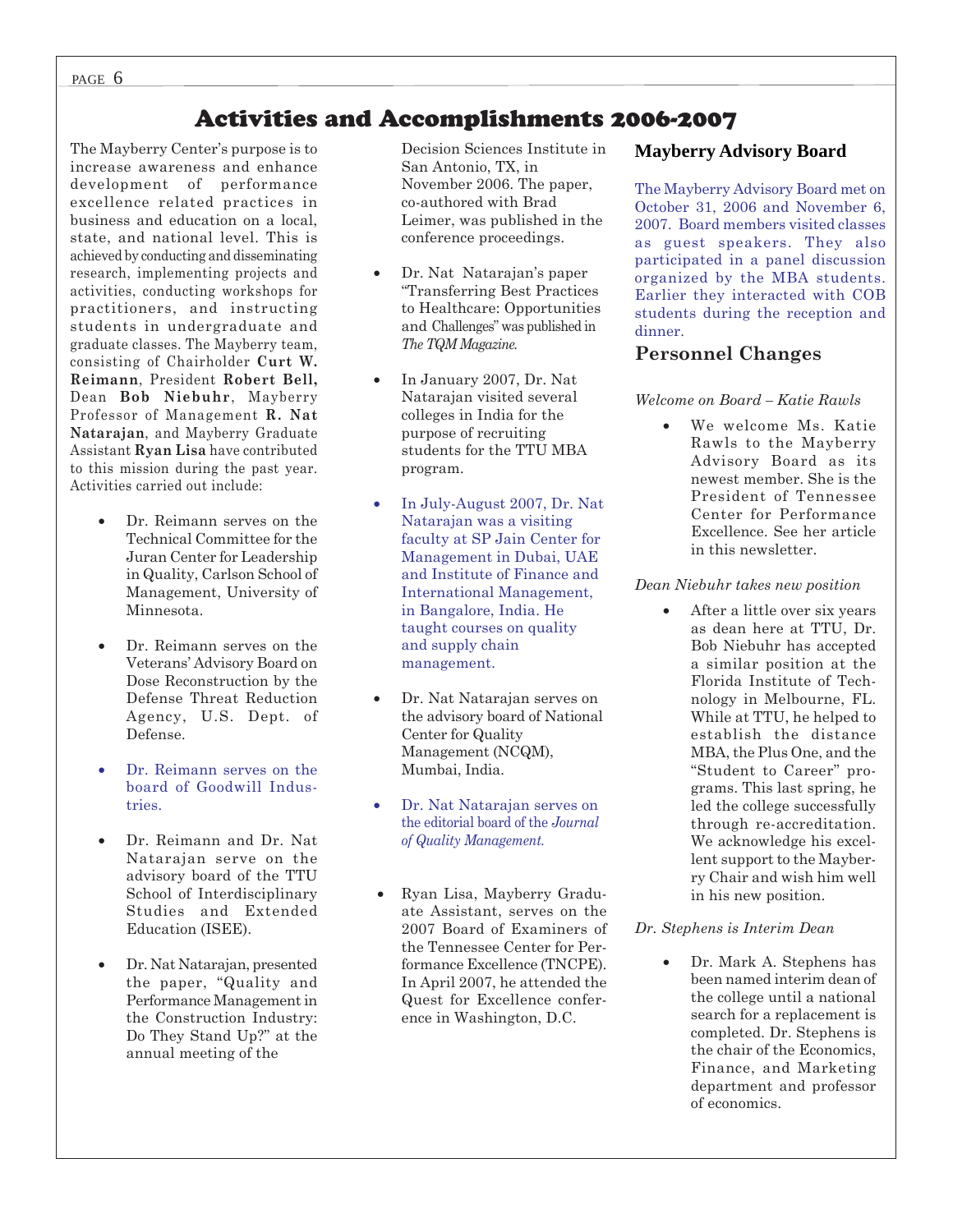

**Advisory Board Members particpating in MBA Forum and panel discussion**

### Where Are They Now? An Update From Brad Leimer!

*Recently we heard from Brad Leimer, one of our former Mayberry Graduate Assistants.*

I served as a Mayberry Graduate Assistant from 2002 – 2004. My experience working with the Mayberry Chair of Excellence has been a huge influence on my career.

One of the highlights during my Mayberry Graduate experience was serving as an Examiner for the Tennessee Center for Performance Excellence (TNCPE). This experience in itself was like earning a mini MBA. Having just completed my fifth year working with the TNCPE, I am continuing to learn from some of the best organizations in Tennessee.

The TNCPE experience led me to apply to serve as an Examiner for the Baldrige National Quality Program. It has been an honor to work with the program for the past two years and I have enjoyed working with some of

the top organizations in the country. I also have had the opportunity to work with several of the current Mayberry Advisory Board members including Gary Floss, Steve Hoisington, David Jones, Katie Rawls, and Dr. Reimann.

After earning an MBA, I remained in Cookeville to work as the Vice President of Business Excellence at J&S Construction. J&S is a small, family owned design/build contractor specializing in churches, retail, and manufacturing. I am leading the efforts toward performance excellence using the Malcolm Baldrige criteria. Positive results have been an increase in operating profit, worker productivity, on-time project completions, and customer satisfaction, as well as a decrease in lost time accidents. J&S applied for the TNCPE Award where the company was recognized at the Commitment level in 2004 and the Achievement level in 2005.

Besides my work at J&S, I have published articles about construction including "Construction: An Overlooked Driver of the Economy" in the Upper Cumberland Business Journal, and co-authored a paper with Dr. Nat titled "Quality and Performance Management in the Construction Industry: Do They Stand Up?" It was presented at the 2006 National Decision Sciences Institute Conference in San Antonio, TX and also published in the conference proceedings.

I am continuing to gain experience in the process improvement field by starting work toward earning the Six Sigma Black Belt certification, and plan to have it completed in early 2008.

Working with the Mayberry Chair of Excellence opened many opportunities in my career, and I am thankful to the Board, Dr. Reimann, and Dr. Nat.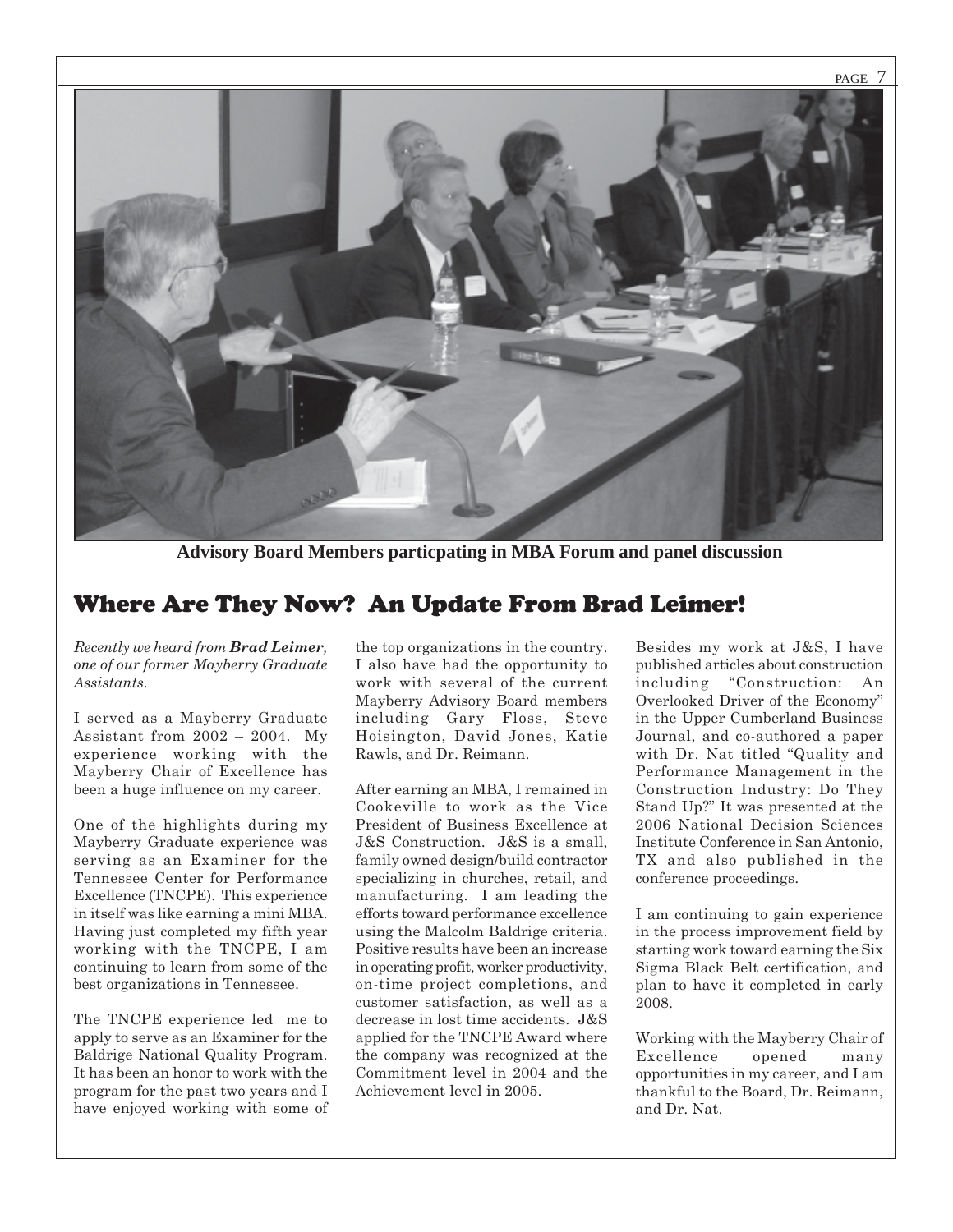### Spring Mayberry Lecture **Dr. R. Nat Natarajan and Ryan Lisa**

Dr. Allen Atkins, a distinguished alumnus of TTU, delivered the 2007 Mayberry Lecture on March 29. His lecture was on achieving performance excellence in a technology-oriented company. He shared his experiences in turning around a subsidiary of McDonnell Douglas Corporation (MDC), McDonnell Douglas Technologies (MDT), which he joined in 1990 as V.P. and General Manager. At the time, MDT was mostly a R&D unit with very little manufacturing and a niche market in "invisibility." It was a capital-intensive operation with 250% overhead rates, \$20 million in revenues, and significant process problems in the area of security, R&D, production, and infrastructure. In the words of Dr. Atkins, "We were mediocre at many things, and good at none." Dr. Atkins knew that a new approach was needed for the company. He mentioned he went in there as a non-business person but had been exposed to TQM and Baldrige concepts at McDonnell Douglas. He felt implementing these frameworks were the key to transforming MDT. Dr. Atkins' first priority was to focus on the people in the organization. He did not agree with the prevailing thinking that drastic reduction in headcount was necessary to improve performance. He put in place training programs and deployed the team approach to create the human resource infrastructure necessary to implement the Baldrige framework. About 80% of his employees were Ph.D.s, and motivating them and changing their mindsets was a challenge. According to Dr. Atkins, "It was like herding cats."

The next big change was in the role of leaders who became enablers and facilitators. Decision-making was pushed to the lowest levels in the hierarchy — there was a bias for getting things done instead of waiting for orders from on high. Quality Guru Dr. Deming's point number 8, "drive out fear," was put in practice. Teams responded to these changes very positively. Dr. Atkins stressed that it was OK to fail, especially when the

technology envelope was being pushed. He told students not to be afraid of failure. Dr. Atkins used wit to make his points — he said he dealt with some employees who resisted the changes by helping them find jobs with competitors!

He quoted Dwight D. Eisenhower — "Plans are worthless but planning is valuable" to emphasize how important the process of planning is. Then he outlined the strategic planning process at MDT and the tools that were used to deploy the plan. Business students in the audience were able to relate to tools that were used to deploy the various projects and link the customer requirements and strategic goals all the way to the activities at the individual level. He said it was really important to put the customer at the center of the programs. Employees had to go beyond satisfying the customer in terms of technology, quality, and security, and instead ensure that customers succeed in their goals. In order for that to happen, they had to establish relationships with the customer which included e.g., sending birthday cards to them. Customers participated in program reviews.

Dr. Atkins said he reversed the traditional SWOT analysis (strength, weakness, opportunities and threats) to TOWS. This was a small change but had a big effect by putting the focus on threats and opportunities first and how the weaknesses and strengths actually match up to them. In the area of program management, performance was measured rigorously through a set of metrics. He said metrics had to be applied consistently and had to be normalized to make meaningful comparisons.

Dr. Atkins believes an educated workforce is vital to the success of the company, and he put in place policies to improve the general education level of the employees, which will make them employable. He felt that employment cannot be guaranteed but employability can be. 100% of the tuition was reimbursed when employees pursued degree programs. On specific topics, onthe-job training, workshops and

seminars by experts were provided. Employees were encouraged to review patents for new ideas. Dr. Atkins reminded the audience Einstein was a patent examiner. One of the challenges Dr. Atkins faced was in breaking down the barriers between the functional silos of manufacturing and quality, which had different cultures. He created an integrated process where manufacturing became responsible and accountable for incorporating quality.

He stressed that all the things he did at MDT would have meant nothing if they did not result in improved performance. He outlined the outstanding results that were achieved by 1995 in five years. They included San Diego State's Southern California Institute for Quality and Productivity Annual Award (2nd time); James S. Cogswell National Award for Security (2nd time); positive cash flow; exceeded all corporate goals; financial improvements exceeded 22% for the third year in a row (for the parent company, MDC, it was exceeding 5%); customer ratings higher than ever; and supporting other divisions with TQM programs. MDT had become a role model company that was being studied and benchmarked by other companies.

He concluded the talk with the following list of things he wanted the students to think about and act upon: Be a leader/be an enabler. Failure IS an option. Be like the little engine that COULD. Support paradigm shifts. Set goals. Continuously learn. Consider graduate school. Make a difference to someone. Be PROUD of Tennessee Tech. Have fun.

Dr. Atkins' talk was laced with anecdotes, and he made many of the concepts that students had learned in the classroom relevant and alive by discussing their real life applications. It was educational and entertaining.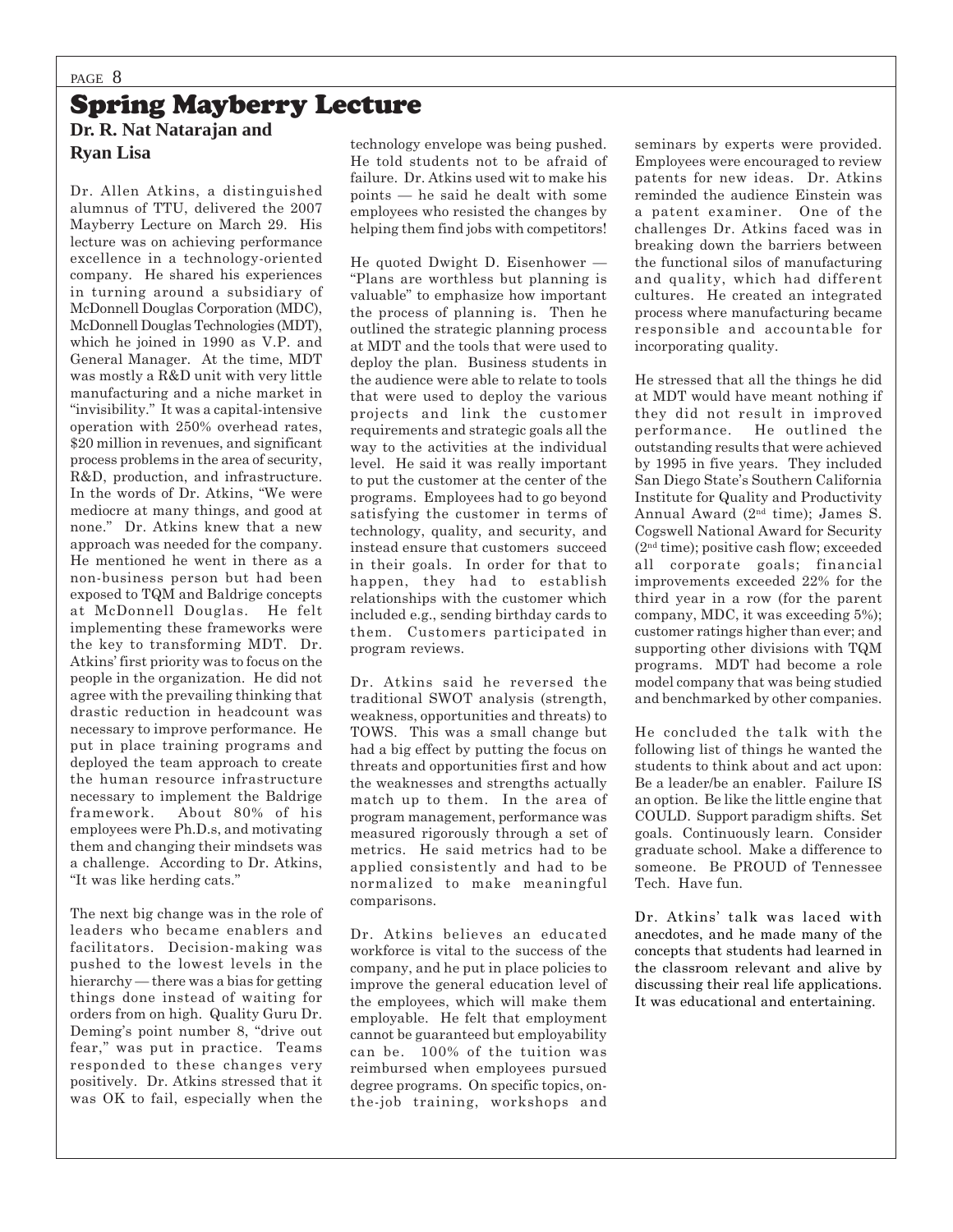*Dr. Atkins received his undergraduate, masters, and doctoral degrees in engineering from Tennessee Technological University. He is credited with being the father of stealth technology because of his technical leadership that led to the success of the country's stealth programs. The vice chairman of the Joint Chiefs of Staff directly attributed the country's success in Operation Desert Storm to the technical leadership that Atkins provided on stealth-demonstrated programs. In 1981, Dr.*

*Atkins received the Department of Defense's second highest civilian award. Dr. Atkins moved to Mc-Donnell Douglas in 1987 as vice president and general manager of the newly created organization that became the Phantom Works. In 1990, he became the vice president and general manager of Mc-Donnell Douglas Technology, Inc., a corporate subsidiary specializing in making tanks invisible. In 1997 in the merger of McDonnell Douglas and Boeing, he rejoined the Phantom Works as a vice president of technology, until his re-*

*tirement in 2005. He has given generously time and counsel to the department of Electrical and Computer Engineering and to the College of Engineering at TTU by serving and providing leadership on the Industrial Advisory Board and the Dean's Advisory Board. In 2006, he was honored as a distinguished alumnus of Tennessee Tech University.*

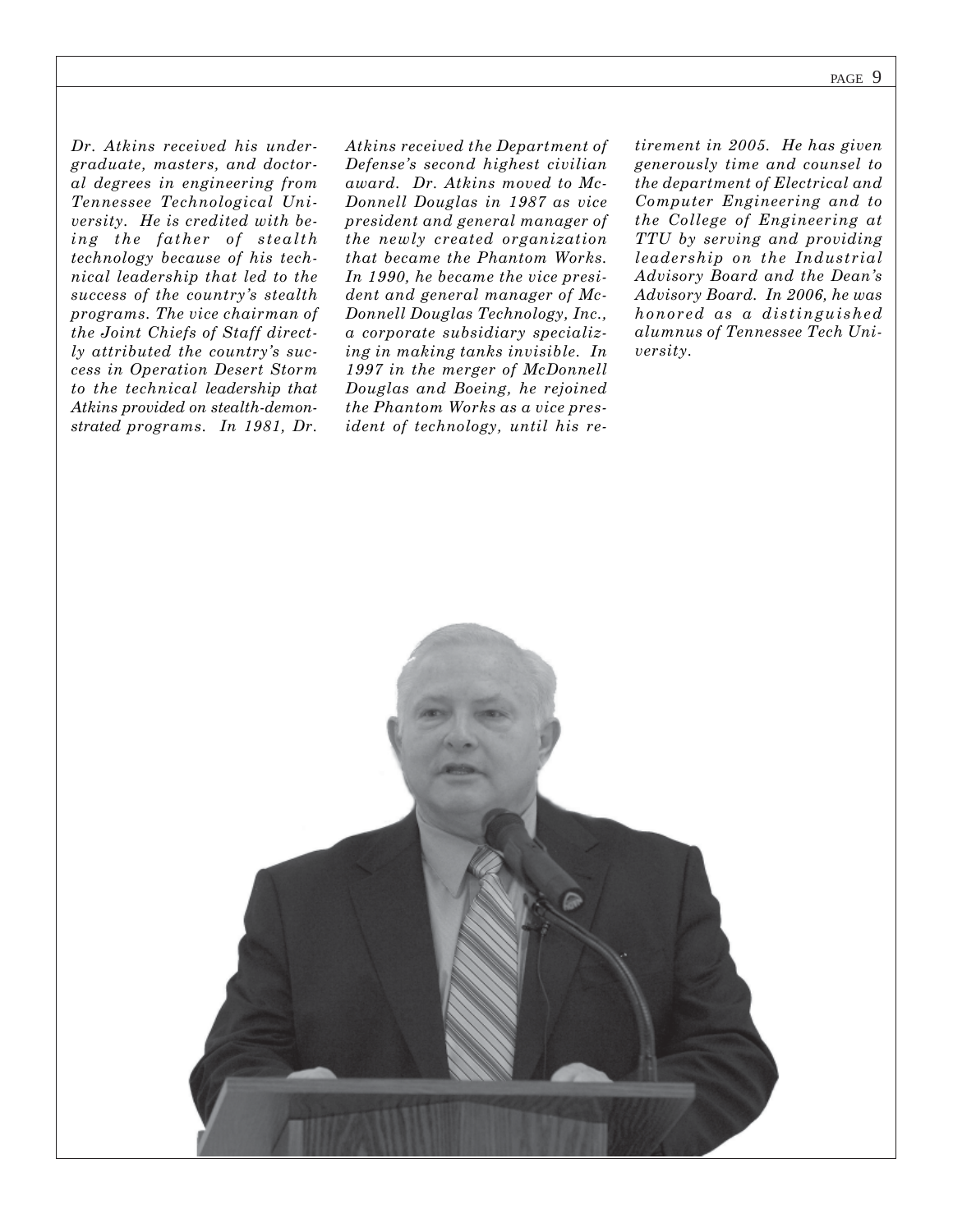## Tennessee Center for Performance Excellence: Helping regional businesses achieve world-class results

#### **Katie Rawls**

When asked what the Tennessee Center for Performance Excellence (TNCPE) does, I like to tell people, "We help businesses and organizations run better." If asked why, I respond, "to help Tennessee become a better place to live and work."

These are general statements, but they encapsulate TNCPE's mission, vision and values. Our big picture is economic development. We get there, in part, through an award program modeled after the Baldrige National Quality Award.

Here's where my explanation gets tricky. While the awards are an important part of the TNCPE program, they are a means to a much bigger end. They provide recognition for our region's exceptional organizations and help us build interest in the program. But most importantly, applying for an award helps organizations develop and improve their processes and results through the use of the *Baldrige Criteria for Performance Excellence*.

The longer an organization is involved with TNCPE, the more they "get it." By embracing the Criteria – either through the TNCPE Award Program, the Baldrige National Program or as a method of selfanalysis – a focus on core values, key processes and results becomes inherent to the organization.

Our most recent Excellence winner (TNCPE's highest award), Pal's Sudden Service, is a perfect example of an organization that has made a long-term commitment to performance excellence. Pal's is a small, privately owned fast-food chain that operates 20 units in Tennessee and Virginia. Offering a menu of freshmade hamburgers, hot dogs, "Frenchie" fries, thick milk shakes and iced tea, the company is well known for extraordinarily fast, friendly service and value.

What's interesting to note is that Pal's 2006 Excellence Award is the company's second. Pal's also won the award in 2001, the same year it took home the Malcolm Baldrige National Quality Award.

So why would an organization that has already been recognized at the highest levels of excellence continue to apply for these awards? Because Pal's knows excellence implies more than competence. It means striving for the highest possible standards. And as standards change, so must the organization. Empowered by that knowledge, Pal's continually monitors and measures its processes. Pal's systems are agile, so the company can quickly adjust to address market changes, customer habits and workforce fluctuations.

This agility isn't just a leadership mantra – it's embedded in the organization from the CEO to the employees taking orders at the drive-through window.

Here's a true example of how this works: One day, a real estate agent was showing houses to an out-of-town couple who would soon be relocating to the area. Wanting to give her clients a taste of the local fare, the agent decided to treat them to lunch at Pal's. After placing everyone's order, the agent realized she didn't have enough cash on hand to cover the total. She was forced to explain her embarrassing situation to the teenage employee working the window.

"Oh don't worry about that," the employee said, without skipping a beat. "You can just swing by another day with the rest."

Because Pal's empowers all of its employees to think on their feet, the agent saved face, and will likely become an even more loyal Pal's customer. In fact, she'll probably relate her positive experience to others – that's free marketing. To top it off, Pal's probably won over the house-hunting couple who witnessed the transaction, earning two new customers. Pal's estimates each loyal customer is worth \$25,000.

Pal's knows that agent may never come back with the money, but the goodwill engendered in that moment will pay dividends that far outweigh a cash register that comes up a few dollars short at the end of the day.

In addition to agility, this example incorporates several other core values of the Baldrige Criteria: customer-driven excellence, valuing employees and partners, focus on the future, focus on results and creating value. Pal's Criteriaoriented approach may have something to do with the fact that, in addition to its 2006 TNCPE accolades, the company celebrated its 25th consecutive year of double-digit sales growth.

This is how the Criteria works, and why the TNCPE program is such an incredible opportunity for regional organizations that want to make a commitment to excellence. TNCPE is here to guide those who want to take practical, powerful steps toward their goals. We believe our efforts result in better businesses, better schools, better hospitals, better government and better nonprofits – ultimately, a better Tennessee.

Another way TNCPE is benefiting the community is a recent partnership with the Tennessee Department of Economic and Community Development, designed to integrate the TNCPE assessment process into ECD's Three-Star Program.

The Three-Star Program helps local communities achieve excellence in economic and community development through a comprehensive plan created by local economic development professionals and state agencies. TNCPE and ECD believe the partnership will help communities further these efforts by using the TNCPE assessment to boost strategic planning initiatives and expand results.

TNCPE also prides itself on the educational opportunities it provides yearround. These include workshops on the *Criteria for Performance Excellence*, best practice tours and our largest educational initiative: examiner training.

You may consider becoming a TNCPE examiner – it's a great professional development program, especially if you're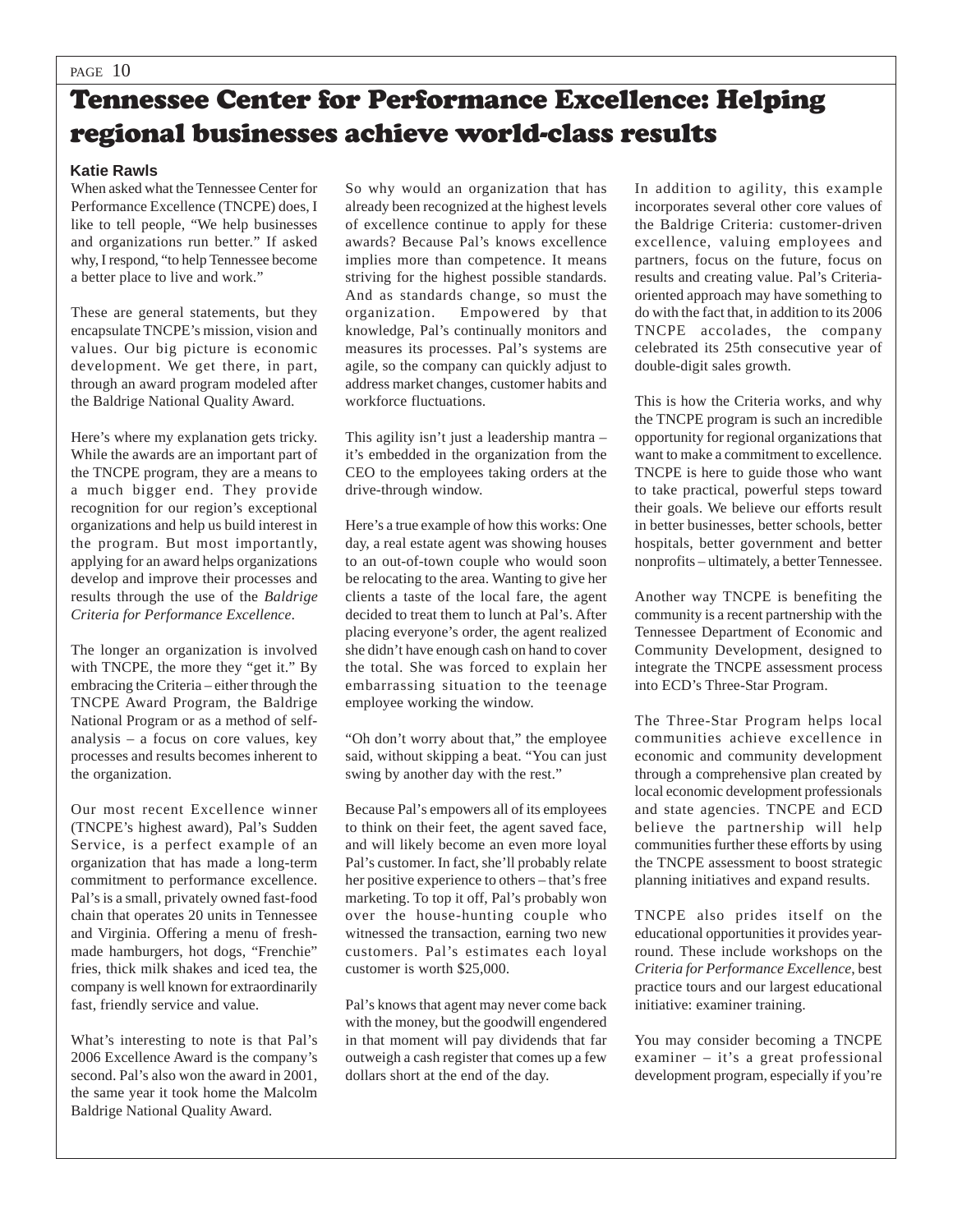PAGE 11

interested in performance improvement systems. Following an intensive three-day training class, examiners serve on teams that assess organizations that apply for a TNCPE Award.

While examiner training is over for 2007, let us know if you would like to participate and we'll send you a 2008 examiner application as soon as it becomes available. The deadline to apply for the Board of Examiners will be in April 2008.

Coming up in February, TNCPE will host the 2008 Excellence in Tennessee Conference and Awards Banquet in Franklin, Tenn. This is another great TNCPE opportunity. During the conference, world-class businesses gather to share best practices and performance improvement tools. Charles Tolleson, vice president of 2005 Baldrige National Quality Award winner DynMcDermott Petroleum has already signed on to provide a keynote address.

Finally, your organization may be interested in applying for a TNCPE Award. If this is the case, TNCPE accepts Level 1 applicants all year long. The deadline for Level 2, 3 and 4 applications has passed, but we would be happy to help you prepare to submit an award application for the 2008 award cycle.

Whatever your interest, I encourage you to visit our Web site to learn more: www.TNCPE.org.



**Board Member Gary Floss was guest speaker in a College of Business class**



**Mayberry Reception**